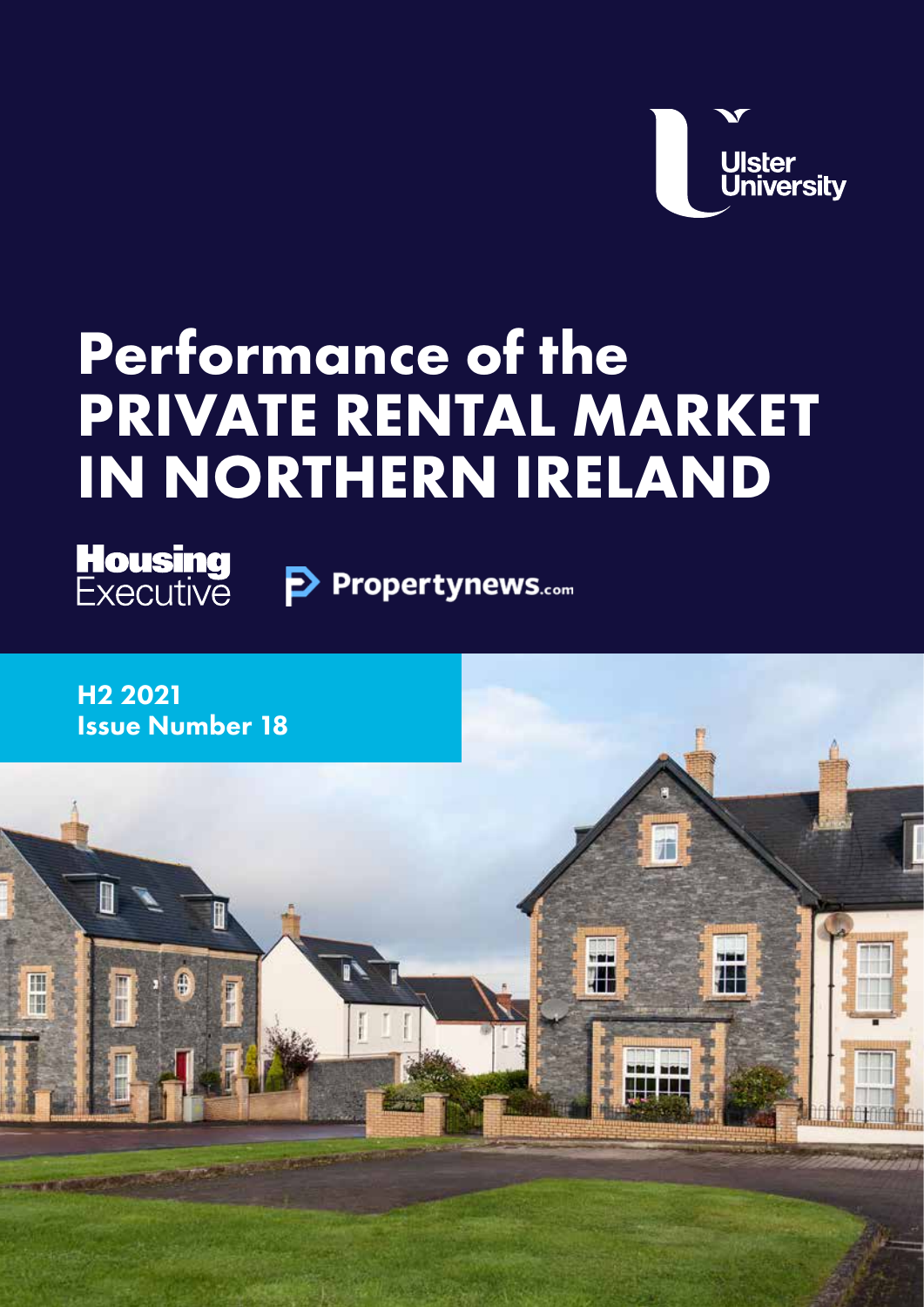### INTRODUCTION

This survey analyses the performance of the Northern Ireland rental market during the second half (July to December; 'H2') of 2021. The report provides an analysis of trends and patterns at a regional level during the six-month period, drawing comparison with the first half of 2021 as a measure of half yearly change. The report is produced by Ulster University in partnership with the Northern Ireland Housing Executive (NIHE) and PropertyNews.com.

The statistics presented in this report are based on a sample of 5,818 rental transactions recorded on PropertyNews.com and the Housing Executive's 'LHA dataset for Housing Benefit' database for the second half of 2021. The rent statistics are based upon market evidence which encompasses ongoing COVID-19 pandemic guidance and restrictions which could have affected data collection. As noted in previous surveys, the analysis is premised on a reduced sample due to a policy decision by the Housing Executive's Housing Benefit Unit made at the start of 2020. This means the volume of data collected reduced by approximately one third. While the processes involved in merging and cleaning the datasets from the Housing Executive and PropertyNews.com for this analysis mean that any change in the amount of data derived from the Housing Executive LHA database may not lead to a commensurate change in the number of transactions recorded in this report, it is worth bearing in mind that the reduced LHA dataset is likely to be reflected in the overall size of each half-yearly sample from H1 2020 on, including the H2 2021 sample. Therefore, transactional comparison with previous editions should be treated with caution.

In this report, information is presented on the residential rental sector for Northern Ireland, with an analysis of average rental prices by different property types and number of bedrooms. The overall performance of the private rental market is measured by a weighted rental index, reflecting the weighted average by property type. The index measures changes in average rents over time and is set to a base value of 100 for the first quarter of 2013. Regional analysis also considers trends, primarily, in Local Government Districts (LGDs), as well as by functional Housing Market Areas (HMAs), identified in research for the Housing Executive.

#### KEY FINDINGS

The latest survey of the Northern Ireland private rental market indicates strong growth in average rents which have accelerated over both the half yearly and annual time-frames analysed. Notably, the increases in average rent have been occurring against a background of a 'supply crunch' causing latent demand across most rental locations and sustaining rental price growth. Therefore, whilst the market remains strong and buoyant, there are clear market signals of the rental market heating and affordability pressures mounting, especially in the face of heightening levels of wider inflation.

#### The key headlines relating to the rental market in H2 2021 are:

- the number of rental transactions decreased by 16.5% over the half year with transaction volume down by 24.1% in annual terms
- average rents across Northern Ireland increased by 2% from H1 2021, to £717 per month, and were up 6.9% compared to H2 2020
- the average monthly rent across the Belfast City Council Area (BCCA) remained relatively unchanged, down 0.7% to £776. In annual terms rents were up by 2.4%
- outside of Belfast, the average LGD rent was up by 7.8% over the half year period to £661 per month and appreciably up by 10.5% over the year.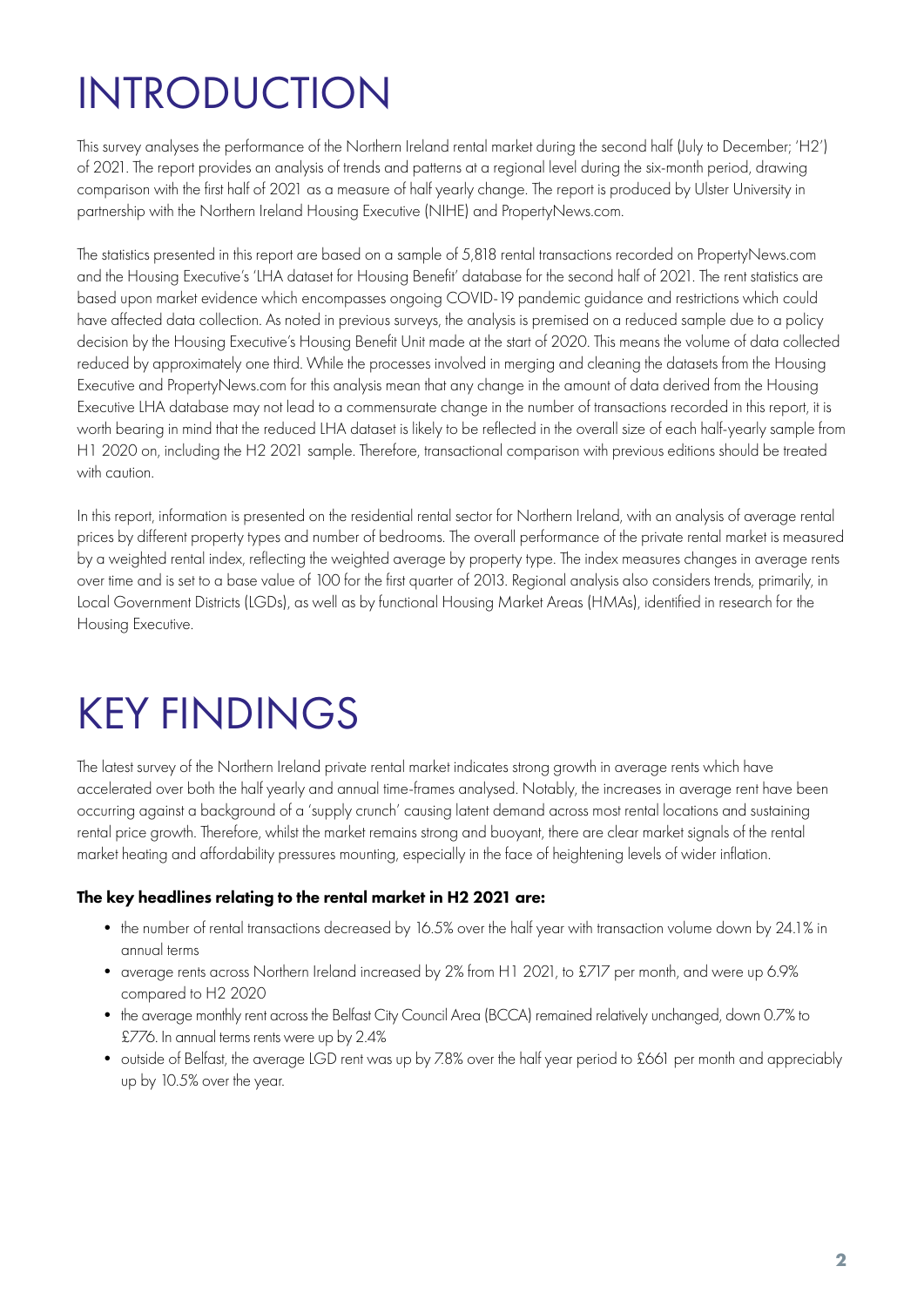# RENTAL TRENDS

#### Number of Lettings

Over the last six months of 2021, the survey captured 5,818 rental transactions across Northern Ireland, reflecting a 16.5% decline on the first half of 2021. Annual comparison with the same period last year (H2 2020) indicates a 24.1% decrease in the number of rental market transactions (Figure 1). Considering the longer-term trend of market transactions, and the impact of COVID-19, the picture continues to show evidence of latent market pressures in terms of constrained supply of rental homes in a market where demand remains high and where the psychology of lockdown has impacted on renters in terms of lease length and demand for certain types of rental product. Overall, the findings point to a heating market and a supply crunch.

FIGURE 1Number of lettings – NI, Belfast City Council Area and other LGDs, H1 2015-H2 2021



#### Belfast City Council Area

Within the Belfast City Council Area (BCCA), there were 2,837 lettings in the second half of 2021, reflecting a 23.3% decrease on the previous half year to a level similar to the period of market closure in H1 2020. The annual trend also records a significant decrease in transactions, down 18.1% when compared to the same period in 2020. Following the consecutive periods of high market demand in the Belfast area since the re-opening of the market in H2 2020, the analysis points to changes in market behaviour and significantly an acute lack of available rental stock. For this survey, the Belfast rental market accounts for 48.8% of all rental transactions over the half year period, down four percentage points when compared with the previous six month period (53.1%). Within the BCCA, the survey indicates the largest proportion of market activity remains in the South (40.9%), although this market share has decreased considerably from the previous survey (H1 2021: 47.6% of lettings). In the East, the proportion of lettings are up to one third of all lettings (32.9%). The proportion of lettings in the North (13.2%) and West (9%) remain broadly unchanged (Figure 2).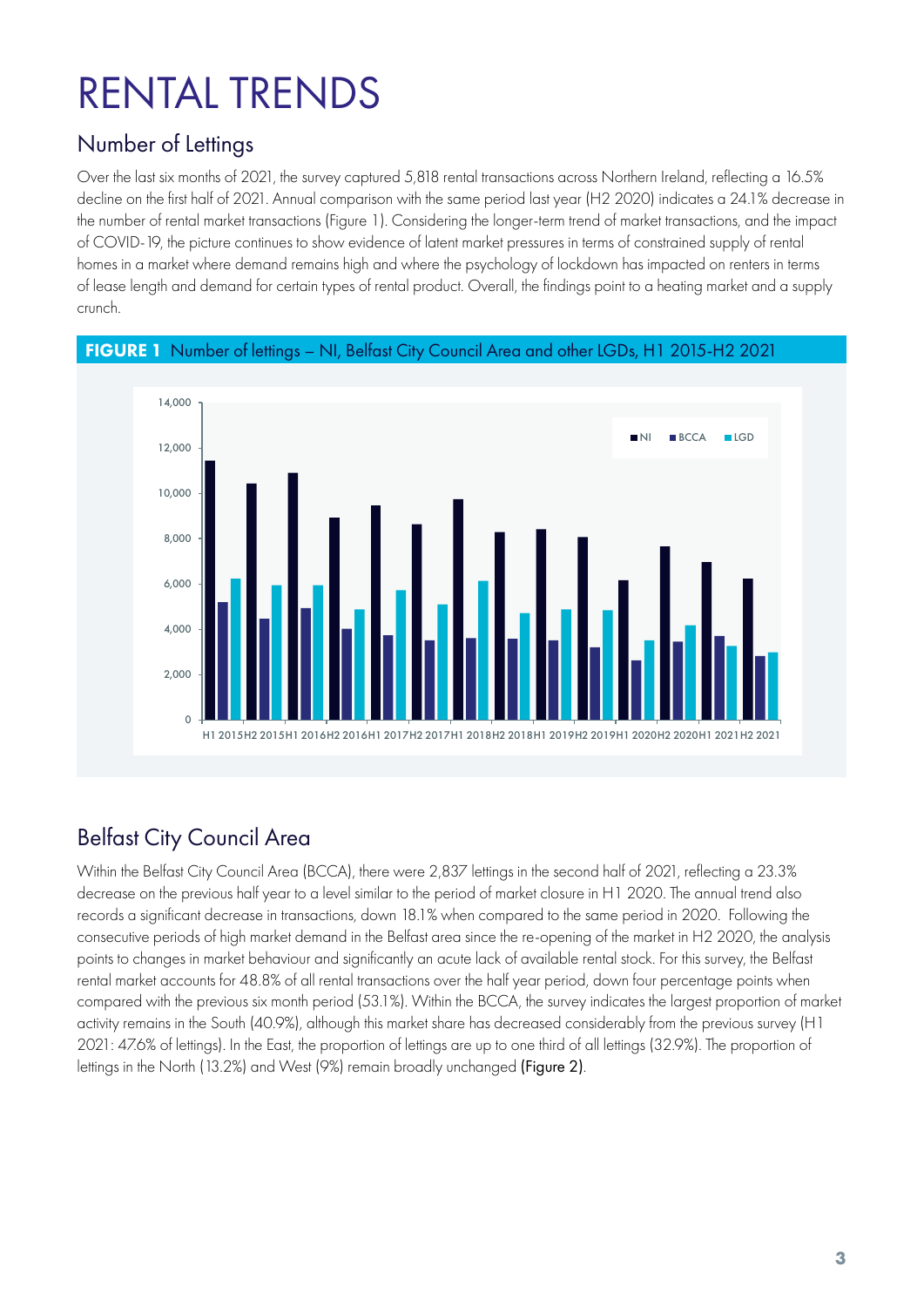

#### Local Government Districts

During H2 2021, there were 2,981 lettings in LGDs outside of Belfast: down 8.8% over the half year, and by 29% in annual terms. Both the half year and annual statistics point to reduced market churn in LGDs outside of Belfast following the period of high market churn and activity in second half of 2020 when the market re-opened. The analysis again indicates latent market stress in terms of supply, with all but one LGD observing a reduced number of lettings (Figure 3). Overall, the survey indicates that LGDs outside of BCCA accounted for just over half (51.2%) of all rental transactions in Northern Ireland. Consistent with market trends, the rental markets within the wider Belfast metropolitan area and those on the main arterial corridor to Belfast continue to record the highest levels of rental activity, albeit some at comparatively reduced levels: Ards & North Down (579), Lisburn & Castlereagh (492), Armagh, Banbridge & Craigavon (407) and Mid & East Antrim (362). The rural district of Fermanagh & Omagh (90) and the Derry & Strabane (124) area continue to display low levels of transactional activity. Figure 3 shows the number of rental transactions across all LGDs in H2 2021 relative to the first half of the year.



#### FIGURE 3 Number of lettings by Local Government District (outside Belfast), H1 2021 and H2 2021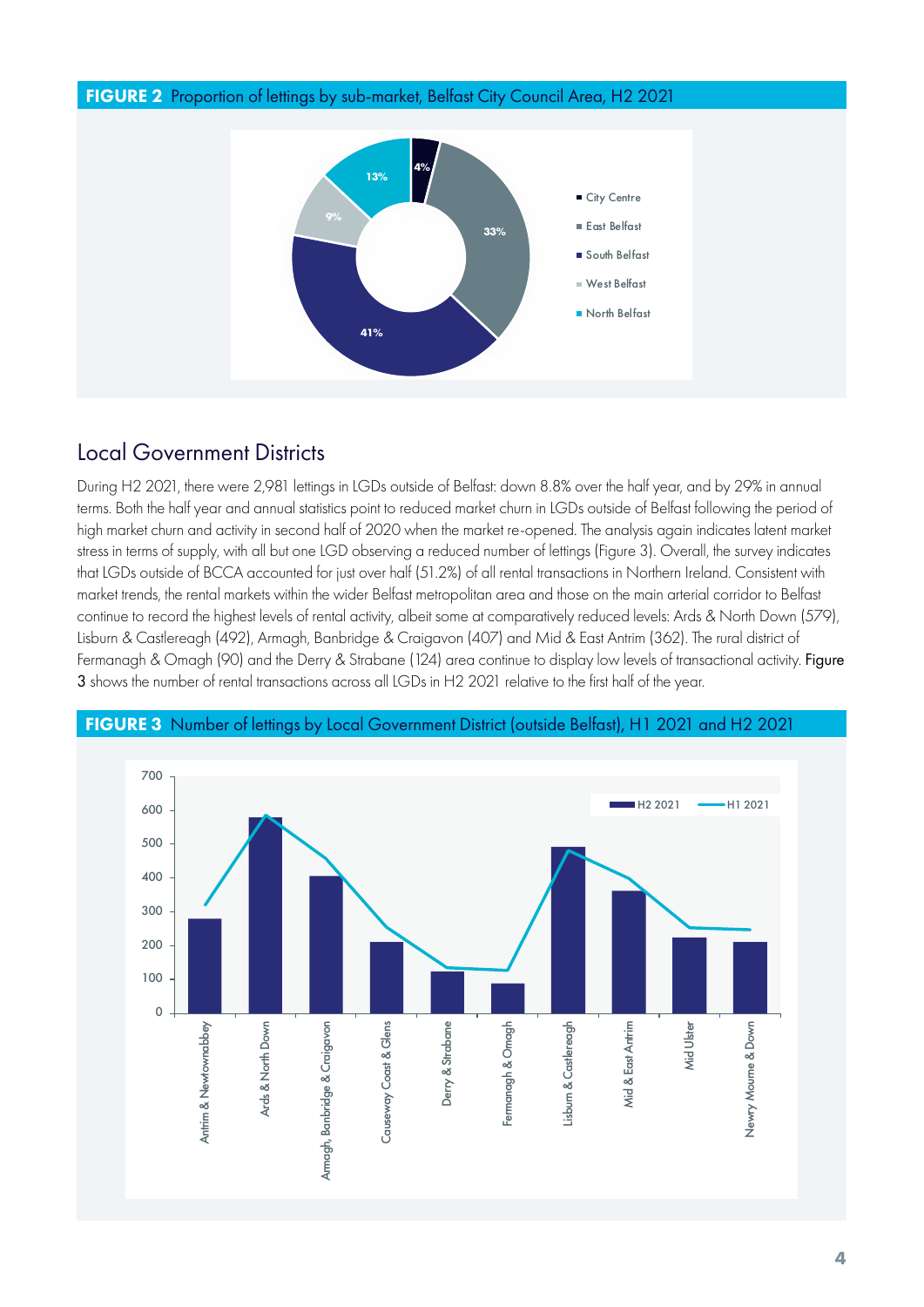#### MARKET SHARE

Despite the reduced volume of rental transactions noted in this survey, the composition of the private rental sector has remained relatively consistent. For this survey, some change was observed, with apartments holding the largest proportion of market share (39%) and the terrace/townhouse sector comprising a slightly reduced share of lettings (37%). The market share of the semi-detached sector remained unchanged (15%) and the detached sector stood at 9%, illustrating potential supply crunch in terms of tenure options borne out by the significant decreases in the transactions across both apartments and terraced properties.

In the Belfast rental market, the main volume of lettings remains apartments (48%) and terrace/townhouses (40%), which together account for 88% of all rented properties. Semi-detached (10%) and detached properties (2%) continue to account for relatively low proportions of the market over the half year. Notably, the percentage change statistics point to significantly reduced supply in the apartment and terrace/townhouse sectors. For LGDs outside Belfast, the distribution of rental lettings by property type remains highly consistent with the previous survey with terrace/townhouse properties remaining the largest sector (35%), followed by apartments whose share stands at 30%. Semi-detached properties account for one fifth (20%) of the market. Consistent with previous editions, the analysis highlights the different market composition of the Belfast City Council Area compared with other local authority areas. Whilst the percentage change statistics indicate constrained supply across local authority areas, the figures suggest this is more acute in the BCCA.

| <b>TABLE 1</b> Properties let by type, H2 2021 |             |           |             |          |             |             |  |
|------------------------------------------------|-------------|-----------|-------------|----------|-------------|-------------|--|
| <b>Property type</b>                           | <b>NI</b>   | HYA       | <b>BCCA</b> | HYA      | <b>LGDs</b> | $HY \Delta$ |  |
| Apartment                                      | 2,268 (39%) | $-19.0\%$ | 1,362 (48%) | $-23.7%$ | 906 (30%)   | $-10.7%$    |  |
| Terrace/Townhouse                              | 2,176 (37%) | $-18.7\%$ | 1,134 (40%) | $-25.7%$ | 1,042 (35%) | $-9.2%$     |  |
| Semi-detached                                  | 882 (15%)   | $-9.9%$   | 287 (10%)   | $-10.3%$ | 595 (20%)   | $-9.7\%$    |  |
| Detached                                       | 492 (9%)    | $-3.9\%$  | 54 (2%)     | $-19.4%$ | 438 (15%)   | $-1.6%$     |  |
| <b>ALL</b>                                     | 5,818       | $-16.5%$  | 2,837       | $-23.3%$ | 2,981       | $-8.8%$     |  |

**∆**denotes percentage change

When disaggregated by number of bedrooms, the market composition remained broadly the same as previous surveys. At the Northern Ireland level, two and three-bedroom properties remain the most common property sizes, accounting for the majority of all lettings (80%) over the second half of the year. This trend was generally reflected in the BCCA, where over three-quarters (76%) of properties let were in these categories, with two-bedroom properties accounting for more than half of the market share (53%). By comparison, the statistics for LGDs outside of the BCCA indicate that three-bedroom properties accounted for almost half of rental transactions (46%), with two-bedroom properties comprising over a third (37%) of lettings. The analysis once again confirms the difference in market composition by bedroom categories. A key observation is the significant decline in rental transactions in the four or more bedroom category, highlighting limited supply particularly within the BCCA.

| <b>TABLE 2</b> Properties let by size, H2, 2021 |             |           |             |          |                  |          |  |
|-------------------------------------------------|-------------|-----------|-------------|----------|------------------|----------|--|
| No. of bedrooms                                 | <b>NI</b>   | HY A      | <b>BCCA</b> | HYA      | LGD <sub>s</sub> | HYA      |  |
| 1 Bedroom                                       | 578 (10%)   | $-16.7\%$ | 378 (13%)   | $-5.5%$  | 200(7%)          | $-32.0%$ |  |
| 2 Bedroom                                       | 2,595 (45%) | $-8.5%$   | 1,506 (53%) | $-12.0%$ | 1,089 (37%)      | $-3.2%$  |  |
| 3 Bedroom                                       | 2,034 (35%) | $-15.4%$  | 665 (23%)   | $-24.9%$ | 1,369 (46%)      | $-9.8%$  |  |
| $4+$ Bedroom                                    | $611(11\%)$ | $-40.9%$  | 288 (10%)   | $-59.0%$ | 323 (11%)        | $-2.1\%$ |  |
| <b>ALL</b>                                      | 5,818       | $-16.5%$  | 2,837       | $-23.3%$ | 2,981            | $-8.8%$  |  |

**∆**denotes percentage change.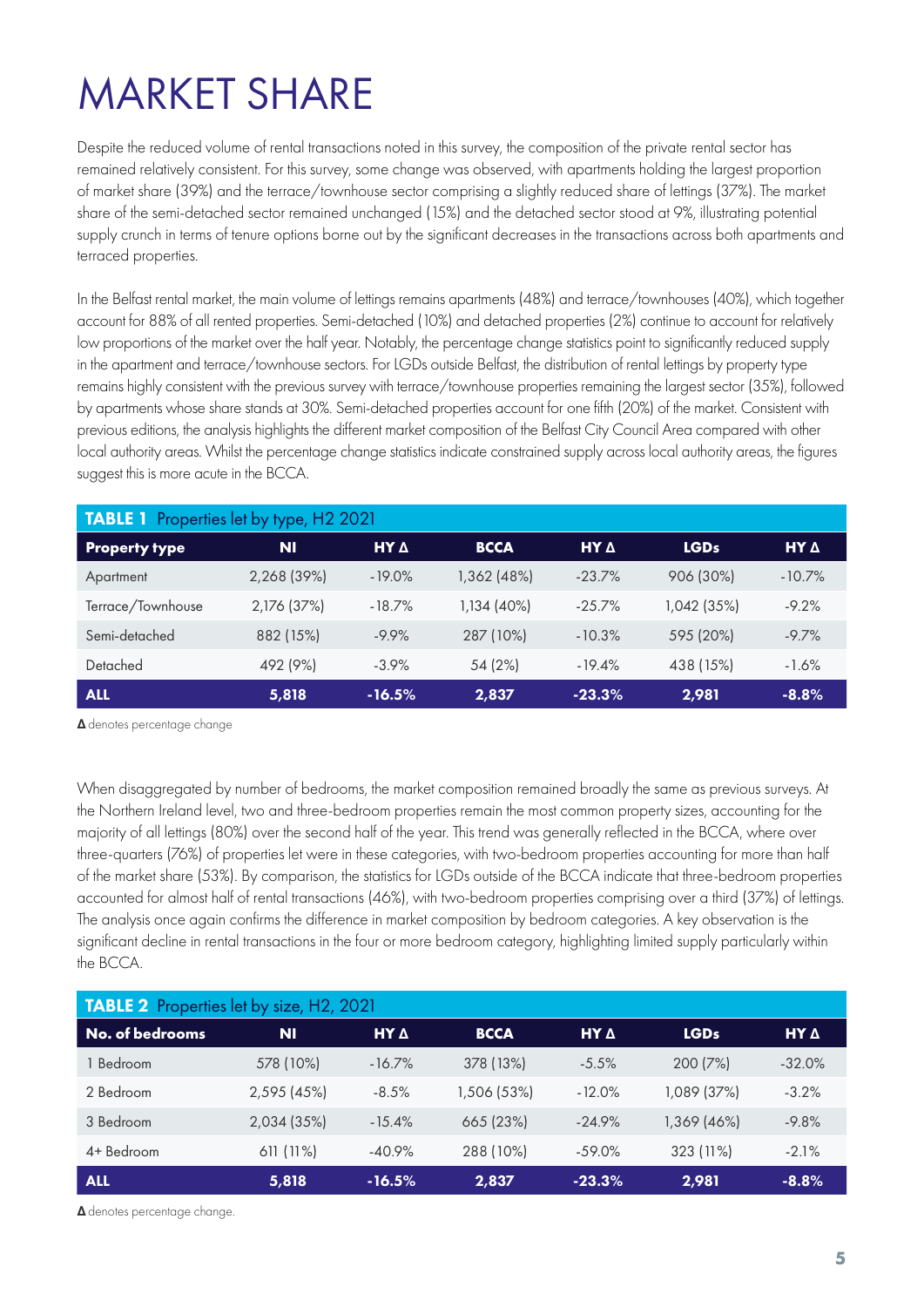### DISTRIBUTION OF RENTS

In terms of distribution of average rents, 26% of rental properties let across Northern Ireland in the second half of 2021 fell within the £500-£599 band – down three percentage points when compared with the same period in 2020 (H2 2020: 29%). For BCCA, this proportion stood at 19%, down 4% in annual terms (H2 2020: 23%) and comparatively lower than the figure for the aggregated LGDs (32%). The £400-£499 rental band accounted for 9% of lettings across Northern Ireland, a reduction of 3% on the previous survey and by 8% on the same period in 2020 (H2 2020; 17%). A significantly higher proportion of lettings in LGDs outside Belfast (13%) fell within the £400-£499 band in comparison to the BCCA (4%), with the proportion falling in this band decreasing over the last six months. The proportions of lettings across the LGDs outside Belfast in the £400-£499 and £500-£599 range has decreased to 45%, down from 57% in the last survey; the comparative figure for the BCCA is 23% (down from 26% in H1 2021). Overall, the proportion of rents in Northern Ireland above £600 has increased to 64%, up from 58.1% in H1 2021, highlighting the continuing growth in average rents over the period as a consequence of market demand and limited stock availability and quality. For the BCCA, the proportion of rental lettings above £600 increased 2.7% relative to the first half of the year to 76.2%. Similarly, the proportion of rents above £600 in LGDs outside of Belfast stood at 52.9%, almost 13 percentage points up on the previous survey (40%). The rent distribution over the second half of 2021, when compared with previous surveys, once again provides clear evidence of the continuing shift in rent distributions towards higher pricing bands, indicating an acceleration of rents across all regions and likely market shocks in terms of rental affordability, rental supply and rent inflation.



FIGURE 4 Proportion of properties let by rent band – NI, BCCA and other LGDs, H2 2021

#### Rent structure

Further insight on private rented market trends can be observed in the distribution and variance of rents across the district council areas. The survey indicates that during the second half of 2021, lower quartile, median and mean rent levels increased across most LGDs, consistent with the general observation of shifting rents towards a higher pricing structure. The Coefficient of Variation (CoV) ratio provides a relative measure of variability in rents, thereby offering a comparable metric which indicates the extent of variability in relation to the mean rent within each district council area. For this survey, Ards & North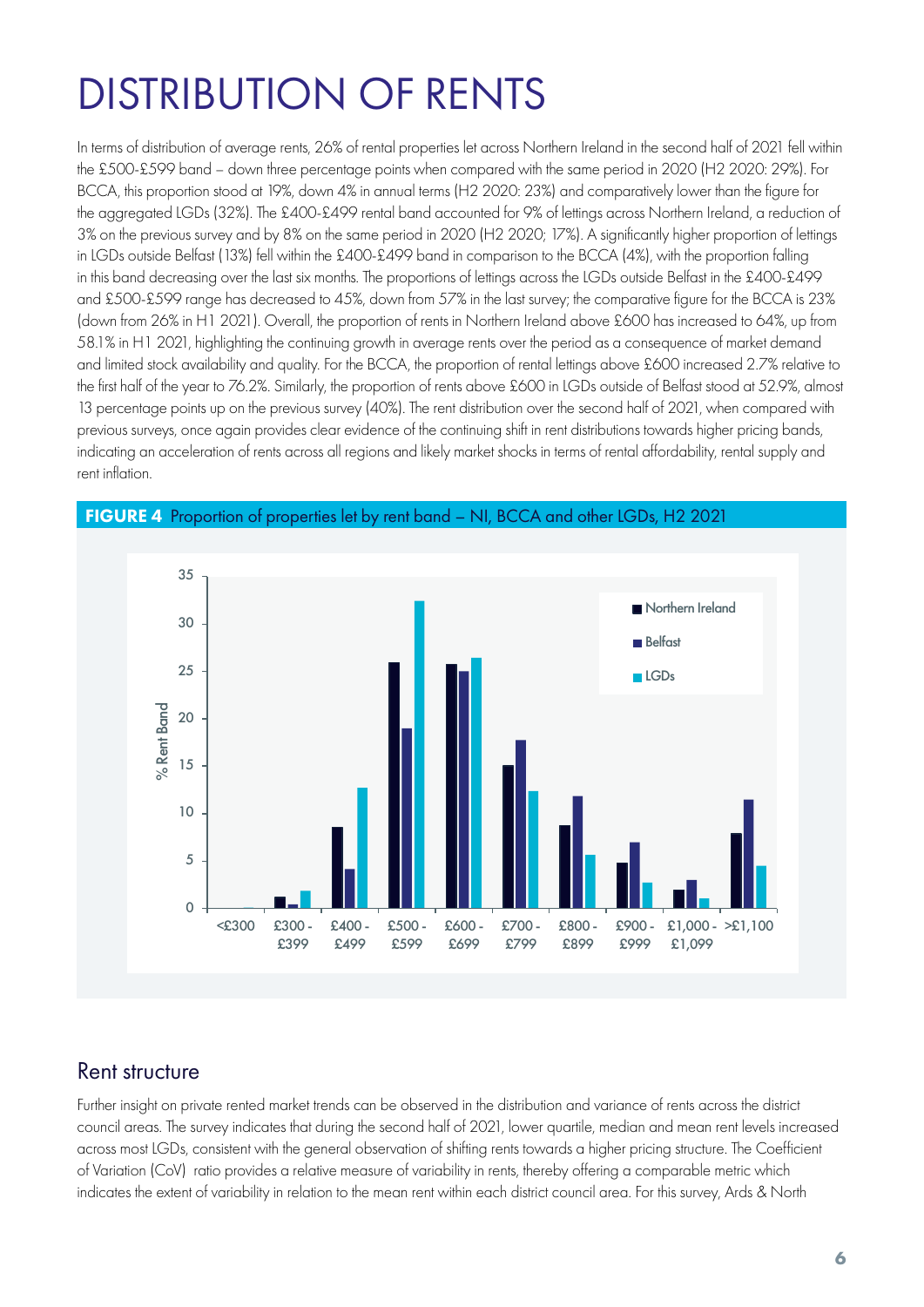

Down displayed the highest comparative rental spread at 46%, followed by Belfast City Council Area, which stands at 35% – reflecting the variation and availability of rental stock in these areas (Table 3).

| TABLE 3 Average, median, 25 <sup>th</sup> and 75 <sup>th</sup> percentile rents and coefficient of variance by LGD, H2 2021 |                              |                                       |                             |                                |                                |  |  |
|-----------------------------------------------------------------------------------------------------------------------------|------------------------------|---------------------------------------|-----------------------------|--------------------------------|--------------------------------|--|--|
| <b>Council area</b>                                                                                                         | <b>Average</b><br>rent $(E)$ | <b>Coefficient of</b><br>variance (%) | <b>Median</b><br>rent $(E)$ | 25 <sup>th</sup><br>percentile | 75 <sup>th</sup><br>percentile |  |  |
| Antrim & Newtownabbey                                                                                                       | £639                         | 30                                    | £599                        | £525                           | £695                           |  |  |
| Ards & North Down                                                                                                           | £778                         | 46                                    | £675                        | £575                           | £825                           |  |  |
| Armagh Banbridge & Craigavon                                                                                                | £614                         | 27                                    | £588                        | £525                           | £663                           |  |  |
| <b>Belfast</b>                                                                                                              | £776                         | 35                                    | £700                        | £600                           | £850                           |  |  |
| Causeway Coast & Glens                                                                                                      | £598                         | 20                                    | £575                        | £521                           | £662                           |  |  |
| Derry & Strabane                                                                                                            | £569                         | 23                                    | £557                        | £500                           | £604                           |  |  |
| Fermanagh & Omagh                                                                                                           | £536                         | 22                                    | £520                        | £474                           | £587                           |  |  |
| Lisburn & Castlereagh                                                                                                       | £746                         | 32                                    | £693                        | £595                           | £825                           |  |  |
| Mid & East Antrim                                                                                                           | £575                         | 21                                    | £550                        | £497                           | £625                           |  |  |
| Mid-Ulster                                                                                                                  | £587                         | 18                                    | £583                        | £526                           | £656                           |  |  |
| Newry Mourne & Down                                                                                                         | £649                         | 28                                    | £609                        | £550                           | £700                           |  |  |

<sup>1</sup>The Coefficient of Variation (CoV) is a measure of relative variability. It is the ratio of the standard deviation to the mean (average). The CoV is particularly useful when comparing results from surveys or samples that have different measures or values. In this case, for example, if the sample for District A has a CoV of 10% and the sample for District B has a CoV of 20%, we can say that District B has more variation in rent, relative to its mean rent, than District A.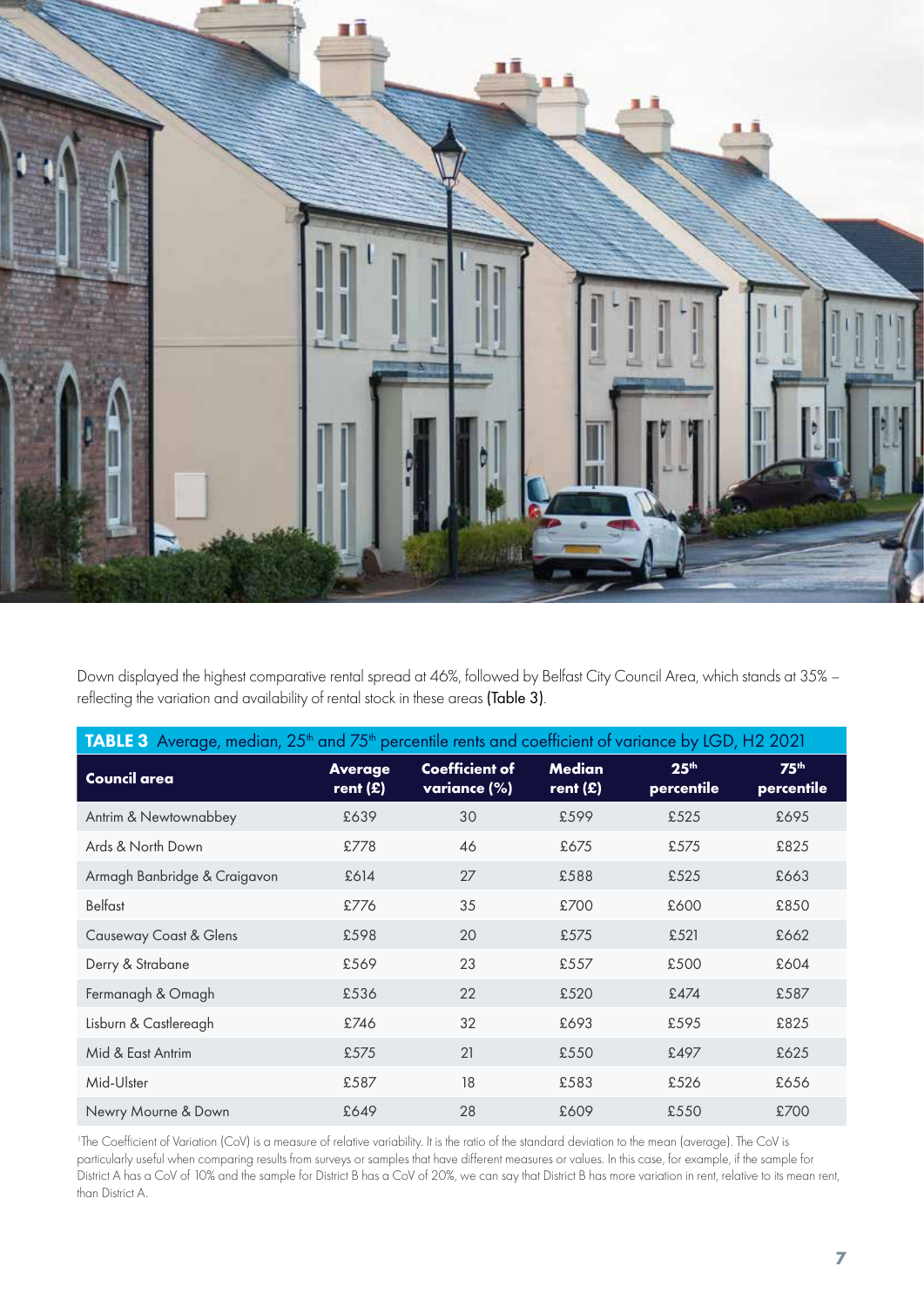#### FIGURE 5

#### RENTAL PERFORMANCE BY REGION, H2 2021

|                                       |                  |                                |      | Annual variance                | $6.9\%$ |
|---------------------------------------|------------------|--------------------------------|------|--------------------------------|---------|
| Rental Price Annual Percentage Change |                  | <b>Mid and East Antrim</b>     |      | <b>Antrim and Newtownabbey</b> |         |
| $8.1 - 10.0\%$                        | $2.1 - 4.0\%$    | Average rent H2 2021           | £575 | Average rent H2 2021           | £639    |
| $6.1 - 8.0\%$                         | $0.1 - 2.0 \%$   | Average rent H1 2021           | £556 | Average rent H1 2021           | £612    |
| $4.1 - 6.0\%$                         | $(-2.1) - 0.0\%$ | Half yearly variance           | 3.5% | Half yearly variance           | 4.5%    |
|                                       |                  | Average rent H2 2020           | £545 | Average rent H2 2020           | £606    |
|                                       |                  | Annual variance                | 5.5% | Annual variance                | 5.5%    |
| <b>Causeway Coast and Glens</b>       |                  |                                |      | <b>Belfast</b>                 |         |
| Average rent H2 2021                  | £598             |                                |      | Average rent H2 2021           | £776    |
| Average rent H1 2021                  | £558             |                                |      | Average rent H1 2021           | £782    |
| Half yearly variance                  | 7.3%             |                                |      | Half yearly variance           | $-0.7%$ |
| Average rent H2 2020                  | £537             |                                |      | Average rent H2 2020           | £758    |
| Annual variance                       | 11.5%            |                                |      | Annual variance                | 2.4%    |
| <b>Derry and Strabane</b>             |                  |                                | 7.3% |                                |         |
| Average rent H2 2021                  | £569             |                                |      |                                |         |
| Average rent H1 2021                  | £543             |                                |      | 3.5%                           |         |
| Half yearly variance                  | 4.8%             | 4.8%                           |      |                                |         |
| Average rent H2 2020                  | £554             |                                |      |                                |         |
| Annual variance                       | 2.8%             |                                |      | 4.5%                           |         |
|                                       |                  |                                | 1.7% | 8.9%<br>$-0.7%$                |         |
| Fermanagh and Omagh                   |                  | 7.9%                           |      | 8.0%                           |         |
| Average rent H2 2021                  | £536             |                                |      |                                |         |
| Average rent H1 2021                  | £497             |                                |      | 8.5%                           |         |
| Half yearly variance                  | 7.9%             |                                |      |                                |         |
| Average rent H2 2020                  | £499             |                                |      |                                |         |
| Annual variance                       | 7.4%             |                                |      | 8.8%                           |         |
| <b>Mid Ulster</b>                     |                  |                                |      |                                |         |
| Average rent H2 2021                  | £587             |                                |      | <b>Ards and North Down</b>     |         |
| Average rent H1 2021                  | £577             |                                |      | Average rent H2 2021           | £778    |
| Half yearly variance                  | 1.7%             |                                |      | Average rent H1 2021           | £714    |
| Average rent H2 2020                  | £565             |                                |      | Half yearly variance           | 8.9%    |
| Annual variance                       | 3.8%             |                                |      | Average rent H2 2020           | £669    |
|                                       |                  |                                |      | Annual variance                | 16.4%   |
| Armagh, Banbridge and<br>Craigavon    |                  | <b>Lisburn and Castlereagh</b> |      | Newry, Mourne and Down         |         |
| Average rent H2 2021                  | £614             | Average rent H2 2021           | £746 | Average rent H2 2021           | £649    |
| Average rent H1 2021                  | £566             | Average rent H1 2021           | £691 | Average rent H1 2021           | £597    |
| Half yearly variance                  | 8.5%             | Half yearly variance           | 8.0% | Half yearly variance           | 8.8%    |

Average rent H2 2020 £666 Annual variance 12.1%

Average rent H2 2020 £538 Annual variance 14.2%

|  |    | ┓ | ,   |
|--|----|---|-----|
|  |    |   |     |
|  | ۰, |   | ، ۱ |

**Northern Ireland**

Average rent H2 2021 £717 Average rent H1 2021 £703 Half yearly variance 2.0% Average rent H2 2020 £670

 $6.9%$ 

Average rent H2 2020 £596 Annual variance 9.0%

**8**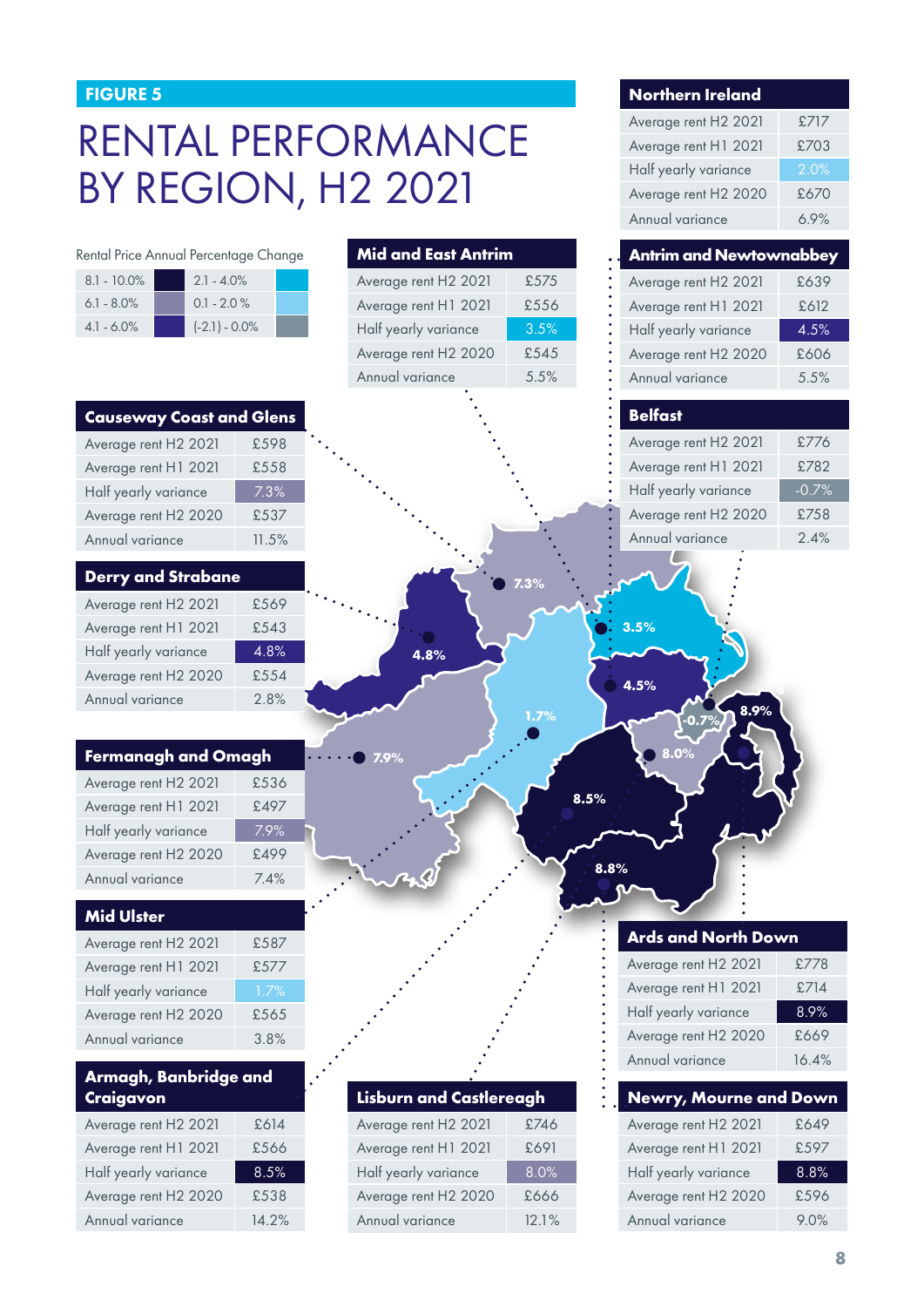### NORTHERN IRELAND

The statistics show that average rents continue to grow across Northern Ireland, with 2% growth recorded over the half year to £717 and average rents up by 6.9% in annual terms (Figure 5). When disaggregated by property type, performance over the half year is variable with increases recorded across all market sectors except the terrace/townhouse sector. Large gains were recorded in the detached and semi-detached sectors. For detached properties, the average rent is considerably up by 10.5% to £929 per month. Semi-detached properties also recorded strong rates of growth, up 5.8% to £732 per month, with apartments modestly up by 2.1% to £703 per month. Terrace/townhouses recorded slight decreases to £678 in average rents, down by a rate of 2.6%.

### LOCAL GOVERNMENT DISTRICTS OUTSIDE BELFAST

For district council areas outside the BCCA, the picture is of rental growth across most locations, although to varying degrees. Overall, the average rent stands at £661 per month, appreciably up by 7.8% over the half year and stronger growth of 10.5% recorded annually. The average rent remains below the overall Northern Ireland average monthly rent of £717, although rental variance has narrowed over the last six months. Table 4 (below) details the recorded average rents by property type across the local government districts. Over the time period, the picture is one of rental growth across all Local Government Districts, albeit there is variability by property type. As with previous editions of the survey, comparatively higher rents by property type are observed in those districts near Belfast, although this survey also notes strong performance in rural areas.

| ◡                            | Average rent by property type (£) |                              |                   |                 |            |  |
|------------------------------|-----------------------------------|------------------------------|-------------------|-----------------|------------|--|
| <b>Council area</b>          | <b>Apartment</b>                  | Terrace/<br><b>Townhouse</b> | Semi-<br>detached | <b>Detached</b> | <b>ALL</b> |  |
| Antrim & Newtownabbey        | £559                              | £605                         | £674              | £925            | £639       |  |
| Ards & North Down            | £735                              | £672                         | £788              | £1,181          | £778       |  |
| Armagh Banbridge & Craigavon | £504                              | £574                         | £635              | £799            | £614       |  |
| Causeway Coast & Glens       | £531                              | £566                         | £639              | £686            | £598       |  |
| Derry & Strabane             | £497                              | £600                         | £601              | £809            | £569       |  |
| Fermanagh & Omagh            | £484                              | £505                         | £574              | £638            | £536       |  |
| Lisburn & Castlereagh        | £646                              | £662                         | £771              | £1,045          | £746       |  |
| Mid & East Antrim            | £536                              | £552                         | £629              | £764            | £575       |  |
| Mid-Ulster                   | £470                              | £574                         | £636              | £688            | £587       |  |
| Newry Mourne & Down          | £563                              | £618                         | £636              | £780            | £649       |  |
| <b>ALL</b>                   | £538                              | £557                         | £622              | £783            | £598       |  |

#### TABLE 4 Average rent by property type (LGDs outside Belfast), H2 2021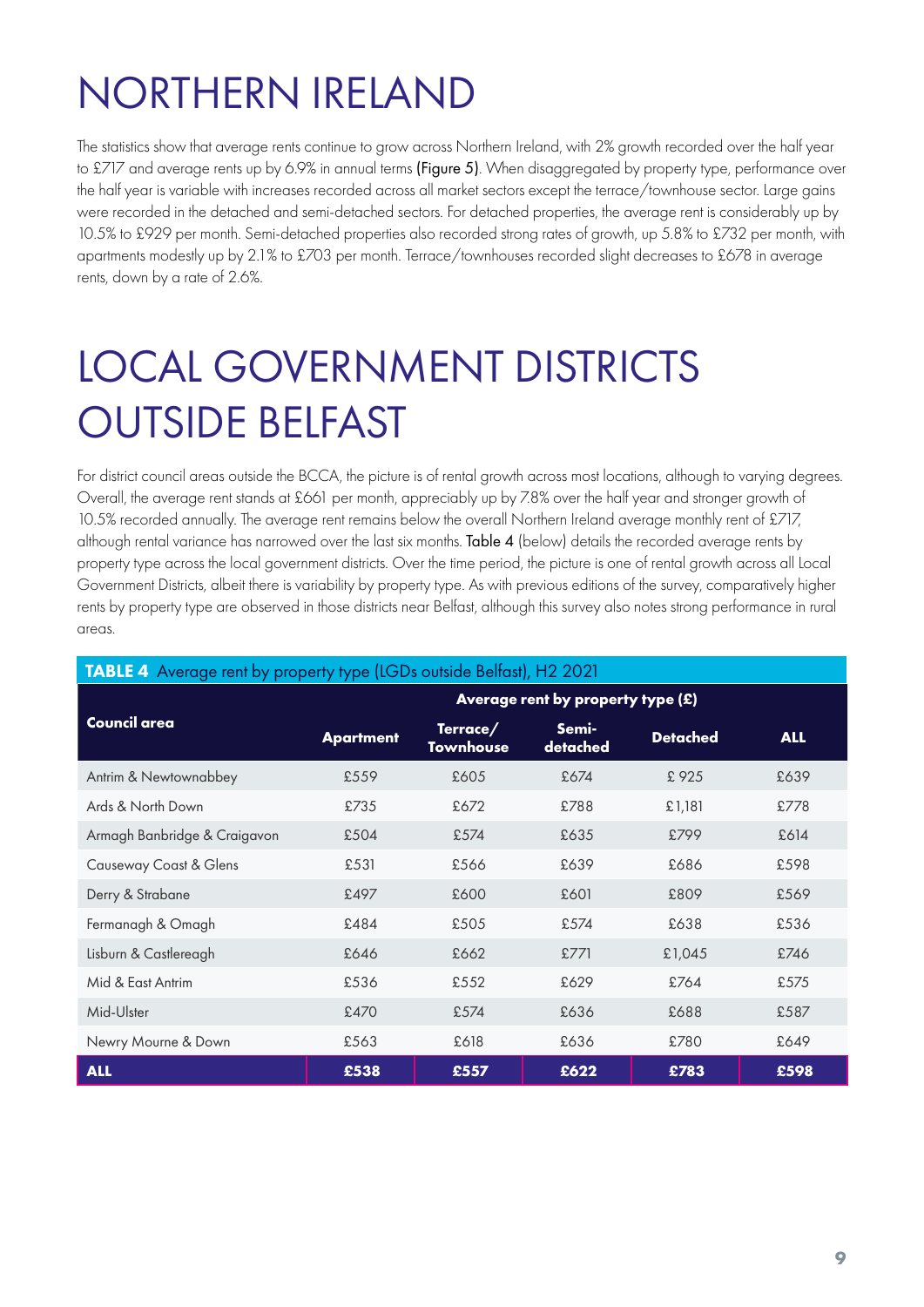#### BELFAST METROPOLITAN AREA

Across the wider Belfast Metropolitan region, the district council areas adjacent to Belfast recorded strong half yearly and annual growth in average rents. The **Antrim & Newtownabbey** district council area recorded an average rent of £639, up by 4.5% over the half year, with a slightly stronger rate of growth observed annually (5.5%). In the Ards & North Down district, the average rent increased considerably by 8.9% over the half year to £778, significantly up by 16.4% in annual terms. In the Lisburn & Castlereagh area, average rents also displayed considerable gains, up by 8% over the half year to £746 per month, and by 12.1% over the year.

### NORTH & NORTH WEST

The district council areas in the north and north and west also observed growth in average rents over the time periods, although there was a degree of variability by location. In Mid & East Antrim, the picture was also one of rental growth with average rent up by 3.5% on the previous six-months, to £575, reflecting a 5.5% increase in annual terms. In the Causeway Coast & Glens area, stronger performance was observed with average rents up by 7.3% over the half year to £598, with stronger performance noted over the year (11.5%). For Derry & Strabane, average rents were also up by 4.8% over the half-year, to £569 per month, with recorded annual growth more subdued at 2.8% when compared with the same period last year.

# THE SOUTH

To the south, the picture is also one of strong rental growth over the half year and year. For the Armagh Banbridge & Craigavon region, average rents accelerated by 8.5% over the half year to £614, representing a 14.2% increase over the year. In the Newry Mourne & Down district, a similar rate of rental growth was recorded, with the average rent up 8.8% to £649 per month, and up by 9% in annual terms.

#### THE WEST

For the districts in the west of Northern Ireland, growth in rental performance was observed but with variability between districts. In Fermanagh & Omagh, the average monthly rent was up 7.9% to £536 per month. Over the year, average rents increased by a similar rate at 7.4%. In Mid-Ulster district more modest gains were observed with average rents increasing by 1.7% to £587 per month, and a stronger rate of growth was observed over the year (3.8%).

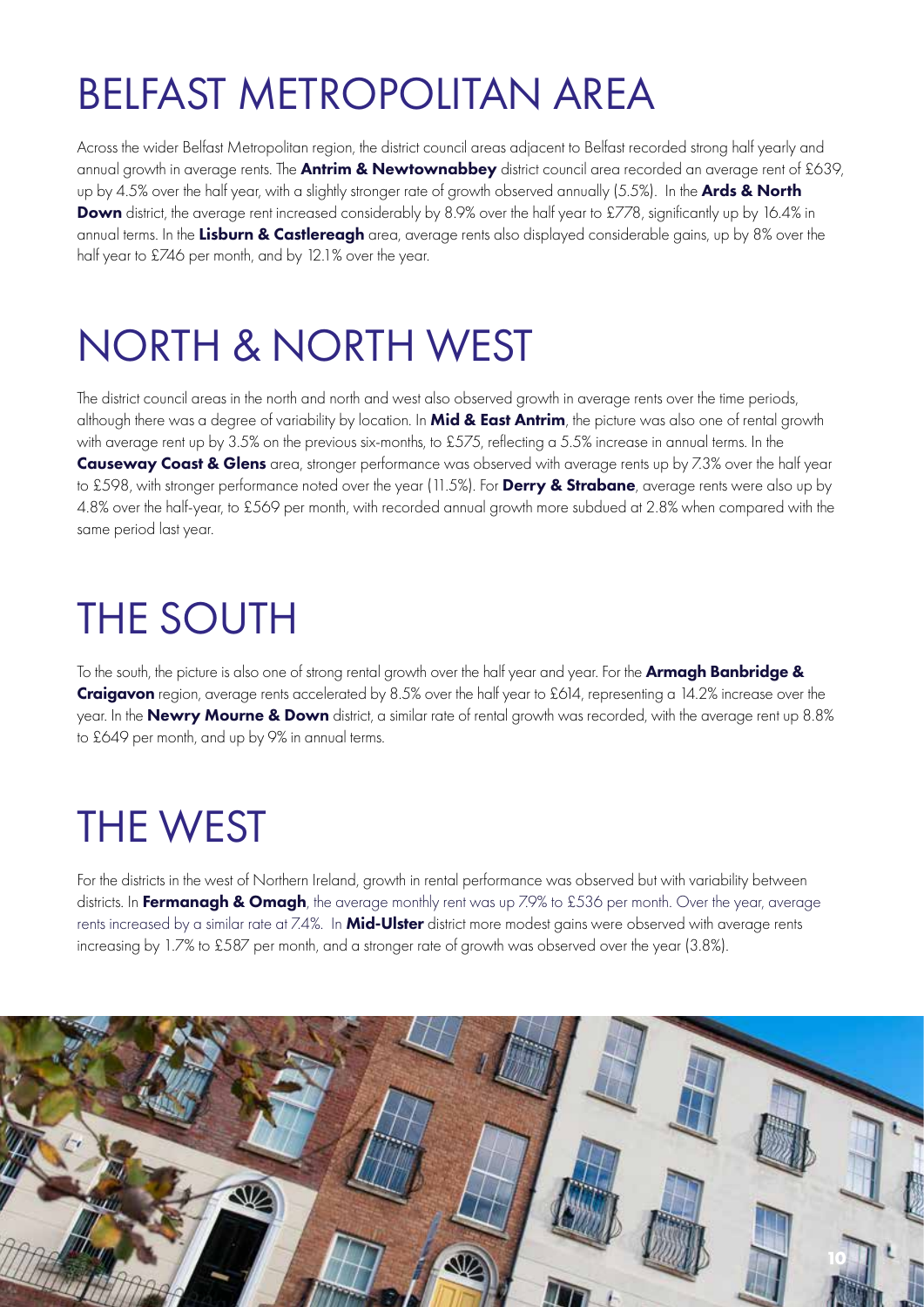# BELFAST CITY COUNCIL AREA

This section briefly considers the average rental values for rental sub-markets across the Belfast City Council Area (Figure 6).

| FIGURE 6 Average rent in BCCA, H2 2021                                                                                                      |      |                      |         |                      |         |
|---------------------------------------------------------------------------------------------------------------------------------------------|------|----------------------|---------|----------------------|---------|
| 1. Belfast City Centre                                                                                                                      |      | 2. North Belfast     |         | <b>Belfast LGD</b>   |         |
| Average rent H2 2021                                                                                                                        | £921 | Average rent H2 2021 | £617    | Average rent H2 2021 | £776    |
| Average rent H1 2021                                                                                                                        | £856 | Average rent H1 2021 | £571    | Average rent H1 2021 | £782    |
| Half yearly variance                                                                                                                        | 7.5% | Half yearly variance | $8.1\%$ | Half yearly variance | $-0.7%$ |
| Average rent H2 2020                                                                                                                        | £846 | Average rent H2 2020 | £552    | Average rent H2 2020 | £758    |
| Annual variance                                                                                                                             | 8.9% | Annual variance      | 11.8%   | Annual variance      | 2.4%    |
|                                                                                                                                             |      |                      |         |                      |         |
| Average Rent<br>Percentage Change<br>$8.1 - 10.0\%$<br>$6.1 - 8.0\%$<br>$4.1 - 6.0\%$<br>$2.1 - 4.0\%$<br>$0.1 - 2.0\%$<br>$(-2.1) - 0.0\%$ |      | $\overline{2}$       |         |                      |         |
|                                                                                                                                             |      |                      |         |                      |         |
| 3. West Belfast                                                                                                                             |      | 4. South Belfast     |         | 5. East Belfast      |         |

| Average rent H2 2021 | £670 |
|----------------------|------|
| Average rent H1 2021 | £633 |
| Half yearly variance | 5.7% |
| Average rent H2 2020 | £610 |
| Annual variance      | 9.8% |

| 4. South Belfast     |         |
|----------------------|---------|
| Average rent H2 2021 | £901    |
| Average rent H1 2021 | £911    |
| Half yearly variance | $-1.1%$ |
| Average rent H2 2020 | £897    |
| Annual variance      | 0.4%    |

| Average rent H2 2021 | £707 |
|----------------------|------|
| Average rent H1 2021 | £682 |
| Half yearly variance | 3.7% |
| Average rent H2 2020 | £659 |
| Annual variance      | 74%  |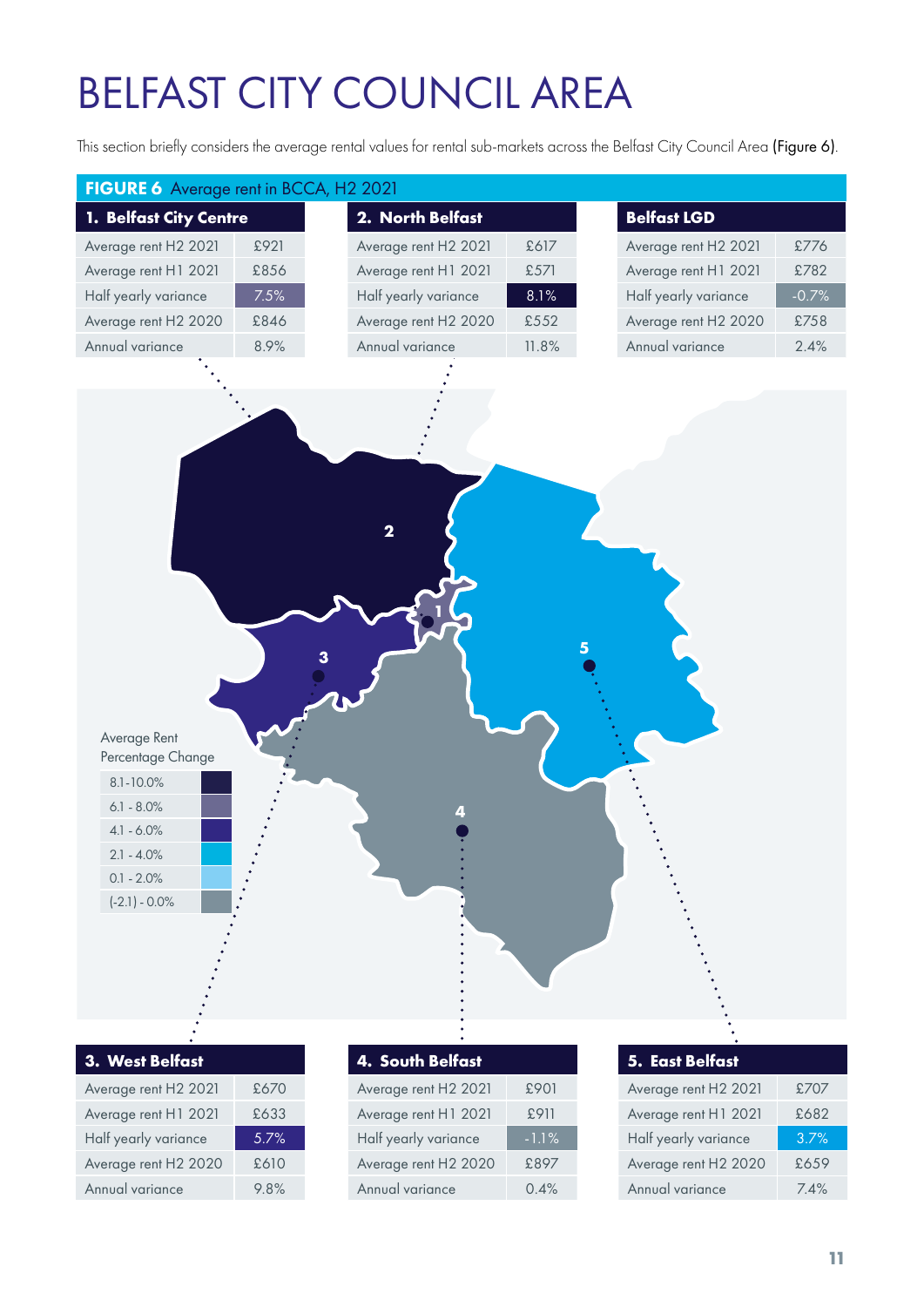For this survey, the average rent for the BCCA stood at £776 per month, slightly down (0.7%) relative to the previous half year but representing a 2.4% increase in annual terms. Across the sub-market areas, the analysis depicts a more variable picture but one generally of strong growth across all locations over the half year period, except for South Belfast. The City Centre location recorded a half yearly increase in average rents, up 7.5% to a peak of £921 per month, with a stronger rate of growth in average rent recorded annually (8.9%). This invariably reflects continued latent market pressures and lack of rental product. North Belfast recorded an average monthly rent of £617, representing a strong half-yearly gain of 8.1%, with higher gains observed over the year (11.8%). A similar picture was evident in West Belfast where average rents grew by 5.7% to £670 per month, reflecting growth of 9.8% annually. In East Belfast, the average rent increase was more subdued, up 3.7% to £707 per month, with a stronger rate of performance recorded over the year at 7.4%. Average rent in the South Belfast sub-market also displayed slight decrease over the half year period, down 1.1% to £901 per month but nominally up by 0.4% in annual terms.

#### BCCA AVERAGE RENT BY TYPE

The average rent across the Belfast City Council Area remained relatively unchanged, marginally down by 0.7% over the half year period to £776 per month. When disaggregated by property type, rental growth was recorded across all property types over the half year period, except for terrace/townhouse properties. (Table 5). Average rent for detached properties grew by 19.8% to £1,273, with semi-detached properties up by 5.5% to £825 per month and apartments observing a low rate of growth (1%) at £771 per month. Terrace/townhouse properties recorded decreases over the half year (5.7%) and annually (0,6%). Overall, the picture depicts variable strong rental growth across most sectors and points to constrained supply.

| <b>TABLE 5</b> Average Rent by Property Type, Belfast City Council Area, H2 2020-H2 2021 |                                    |                        |                                    |                         |             |  |
|------------------------------------------------------------------------------------------|------------------------------------|------------------------|------------------------------------|-------------------------|-------------|--|
| <b>Property type</b>                                                                     | <b>BCCA</b><br>H <sub>2</sub> 2020 | <b>BCCA</b><br>H1 2021 | <b>BCCA</b><br>H <sub>2</sub> 2021 | <b>Half Yearly</b><br>Δ | Annual<br>Δ |  |
| Apartment                                                                                | £752                               | £763                   | £771                               | 1.0%                    | 2.5%        |  |
| Terrace/Townhouse                                                                        | £751                               | £792                   | £747                               | $-5.7\%$                | $-0.6%$     |  |
| Semi-detached                                                                            | £773                               | £782                   | £825                               | 5.5%                    | 6.8%        |  |
| Detached                                                                                 | £1,044                             | £1,062                 | £1,273                             | 19.8%                   | 21.9%       |  |
| <b>ALL</b>                                                                               | £758                               | £782                   | £776                               | $-0.7%$                 | 2.4%        |  |

**12**

**∆** denotes percentage change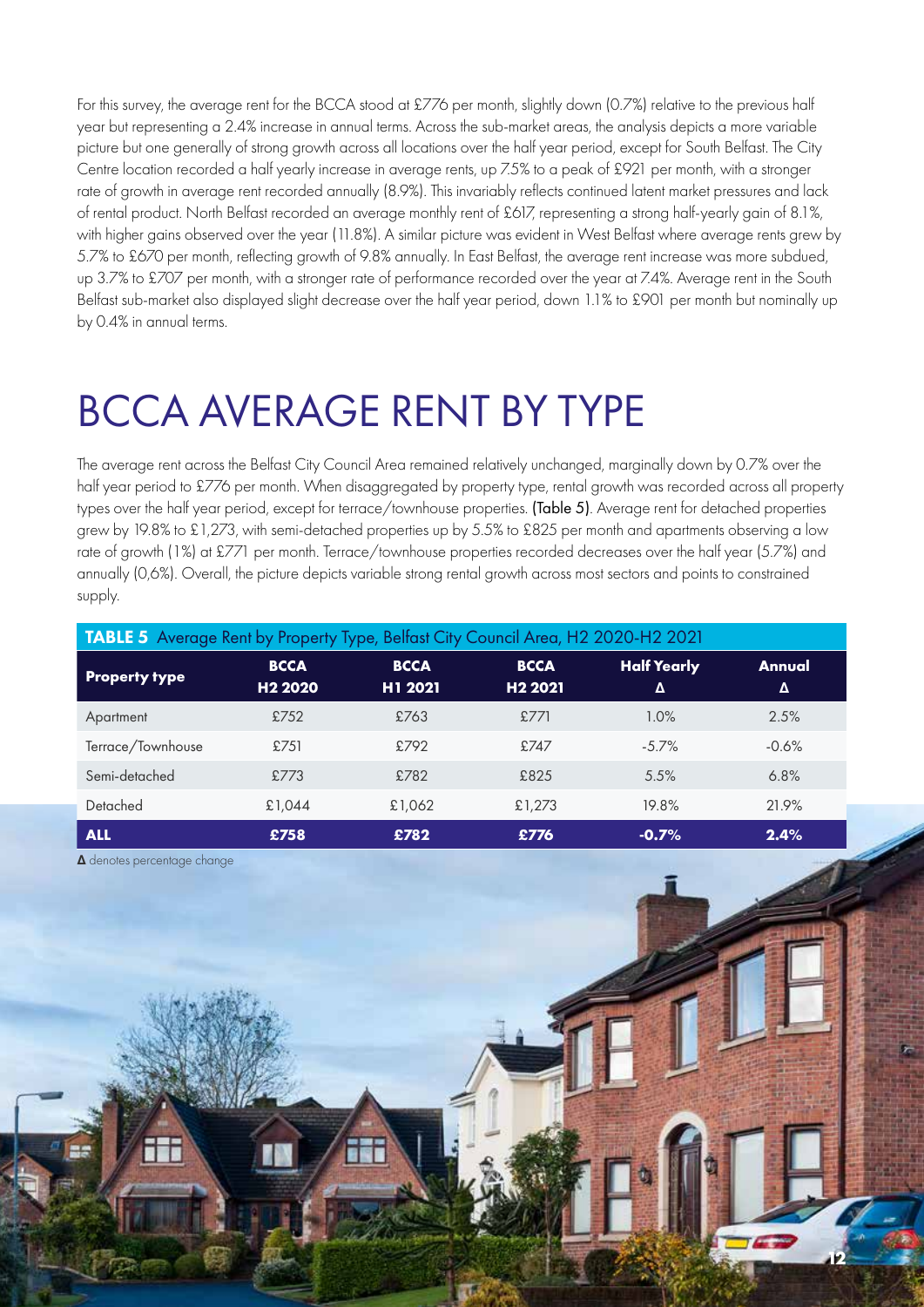# RENT AT POSTCODE LEVEL

Analysed at the aggregate postcode level, the rent grid in Table 6 summarises rents across the wider Belfast Metropolitan Area and highlights the considerable variation in average monthly rents at postcode level by number of bedrooms. For example, the average rent for a three-bedroom property varied from £613 in BT7 to £1,392 in BT18. Consistent with the previous surveys, there is less market churn in the one-bedroom and four-bedroom sectors at the postcode geography.

| TABLE 6 Average rent by postcode district and property size, Belfast area, H2 2021 |            |       |           |          |            |
|------------------------------------------------------------------------------------|------------|-------|-----------|----------|------------|
| <b>Postcode</b>                                                                    | 1 Bed      | 2 Bed | 3 Bed     | 4+ Bed   | <b>ALL</b> |
| BT <sub>1</sub>                                                                    | £862       | £963  | £1,114    | $\star$  | £953       |
| BT <sub>2</sub>                                                                    | £756       | £894  | $^{\ast}$ | $^\star$ | £862       |
| BT3                                                                                | $^\star$   | £946  | $^\star$  | $\star$  | £946       |
| BT4                                                                                | £594       | £651  | £739      | £1,359   | £721       |
| BT5                                                                                | £554       | £644  | £775      | £965     | £681       |
| BT6                                                                                | £615       | £678  | £770      | £910     | £719       |
| BT7                                                                                | £683       | £835  | £946      | £1,244   | £916       |
| BT8                                                                                | $\ast$     | £637  | £858      | £972     | £768       |
| BT9                                                                                | £655       | £820  | £983      | £1,372   | £906       |
| <b>BT10</b>                                                                        | $\star$    | £856  | £766      | $\star$  | £818       |
| <b>BT11</b>                                                                        | $^\star$   | £660  | £750      | $\star$  | £668       |
| <b>BT12</b>                                                                        | £675       | £642  | £655      | £919     | £668       |
| <b>BT13</b>                                                                        | £537       | £563  | £621      | £684     | £583       |
| <b>BT14</b>                                                                        | $^{\star}$ | £575  | £659      | $\ast$   | £603       |
| <b>BT15</b>                                                                        | £479       | £593  | £806      | £1,013   | £660       |
| <b>BT16</b>                                                                        | $^\star$   | £664  | £741      | $\star$  | £741       |
| <b>BT17</b>                                                                        | $^{\star}$ | £644  | £777      | $\star$  | £664       |
| <b>BT18</b>                                                                        | £713       | £848  | £1,392    | £1,653   | £1,076     |
| <b>BT19</b>                                                                        |            | £735  | £775      | £1,092   | £777       |
| <b>BT20</b>                                                                        | £513       | £633  | £808      | $\star$  | £681       |
| <b>BT23</b>                                                                        | £510       | £635  | £724      | £1,015   | £681       |
| <b>BT26</b>                                                                        | $^{\ast}$  | £845  | £949      | $\star$  | £966       |
| <b>BT27</b>                                                                        | $\star$    | £578  | £735      | £1,001   | £688       |
| <b>BT28</b>                                                                        | $\star$    | £628  | £714      | £947     | £698       |
| <b>BT36</b>                                                                        | $\star$    | £607  | £661      | £888     | £646       |
| <b>BT37</b>                                                                        | $\star$    | £556  | £613      | $\star$  | £595       |
| <b>BT38</b>                                                                        | £438       | £557  | £622      | £896     | £599       |

\*denotes insufficient sample size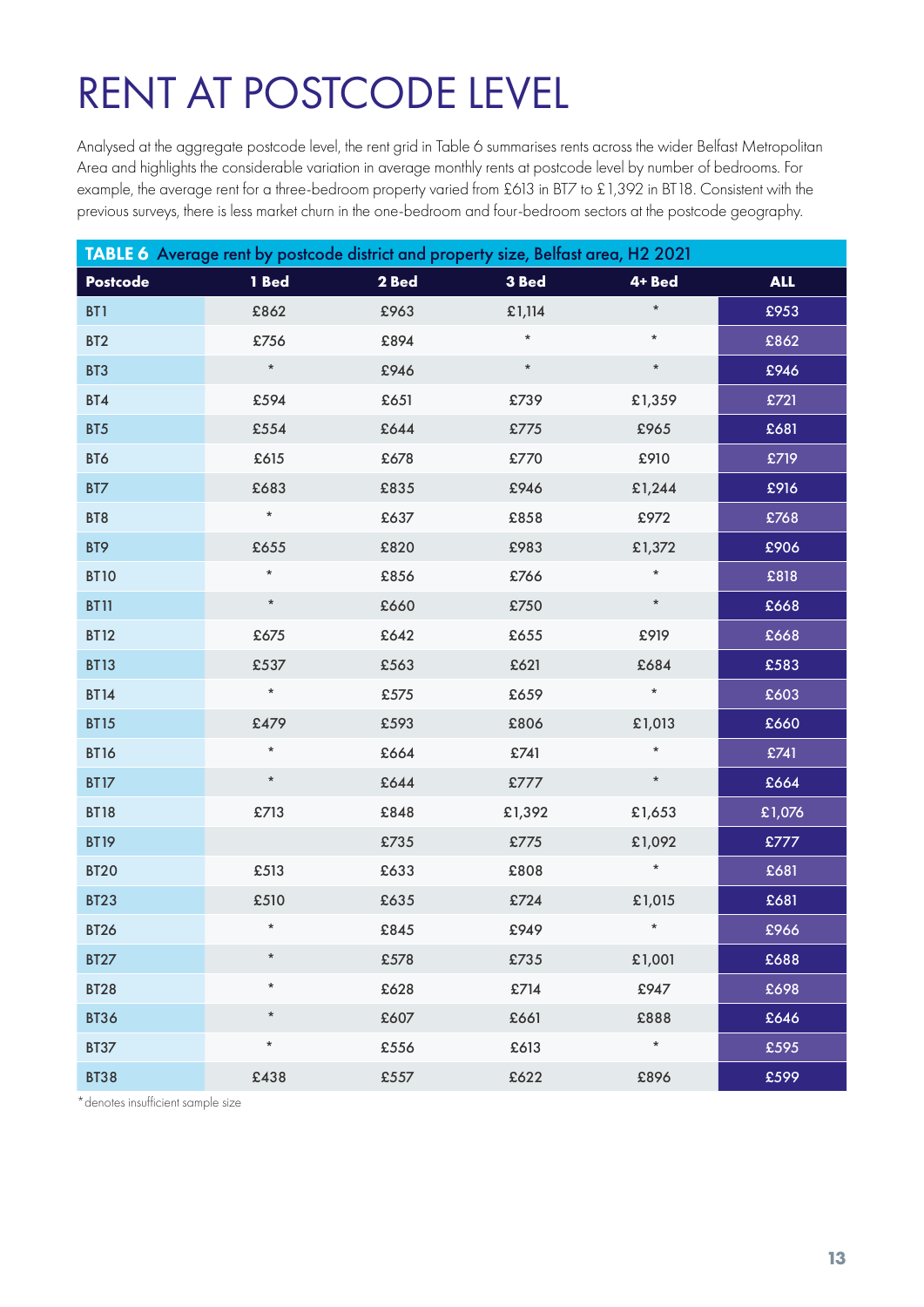### REGIONAL ANALYSIS BASED ON HOUSING MARKET AREAS

Regional analysis is also undertaken using the functional Housing Market Areas (HMAs), defined on the basis of research that was undertaken for the Housing Executive to help guide spatial study of the housing system<sup>2</sup>.

#### Functional Housing Market Areas H2 2021

Figure 7 presents the average rents across the HMAs, with the statistics revealing variability in rental price change across market areas. The Belfast Metropolitan HMA displayed an average rent of £750 per month, remaining the highest price rental area comparatively across the HMAs, with average rents marginally up 1.2% on the previous half year average. Likewise, the Dungannon HMA (£614) recorded slight growth in average rent, up 0.2% over the half year. The Craigavon (£615) HMA recorded strong rate of growth in average rent, up 8.7% on the previous survey.

In the more rural HMAs the picture was again varied but generally one of higher rates of growth in average rents. In the West, average rents displayed modest to strong growth with the Cookstown HMA increasing by 3.8% over the half year to £574 per month, and the Fermanagh HMA appreciably up by 10.4% to £572. The Omagh HMA observed strong increase of 5.8%, recording an average rent of £508 per month. To the South, the Newry HMA stands at £644 per month, appreciably up by 7.7% over the half year. In the North, the Ballymena HMA increased by 4.2% to £573, with Causeway Coast considerably up by 9.1% to £598. Derry recorded more modest gains, up 2.2% to £573. The Strabane HMA also recorded considerable gains, up 9.1% to £555 over the half year.



FIGURE 7 Rental Performance by functional Housing Market Areas (HMAs), H2 2021

<sup>2</sup> The research identified eleven broad housing market areas within Northern Ireland. See: [www.nihe.gov.uk/getmedia/4ae016fe-6702-4080-](http://www.nihe.gov.uk/getmedia/4ae016fe-6702-4080-983e-dac39738b342/Mapping-Northern-Irelands-Housing-Market-Areas.pdf.aspx?ext=.pdf) [983e-dac39738b342/Mapping-Northern-Irelands-Housing-Market-Areas.pdf.aspx?ext=.pdf](http://www.nihe.gov.uk/getmedia/4ae016fe-6702-4080-983e-dac39738b342/Mapping-Northern-Irelands-Housing-Market-Areas.pdf.aspx?ext=.pdf)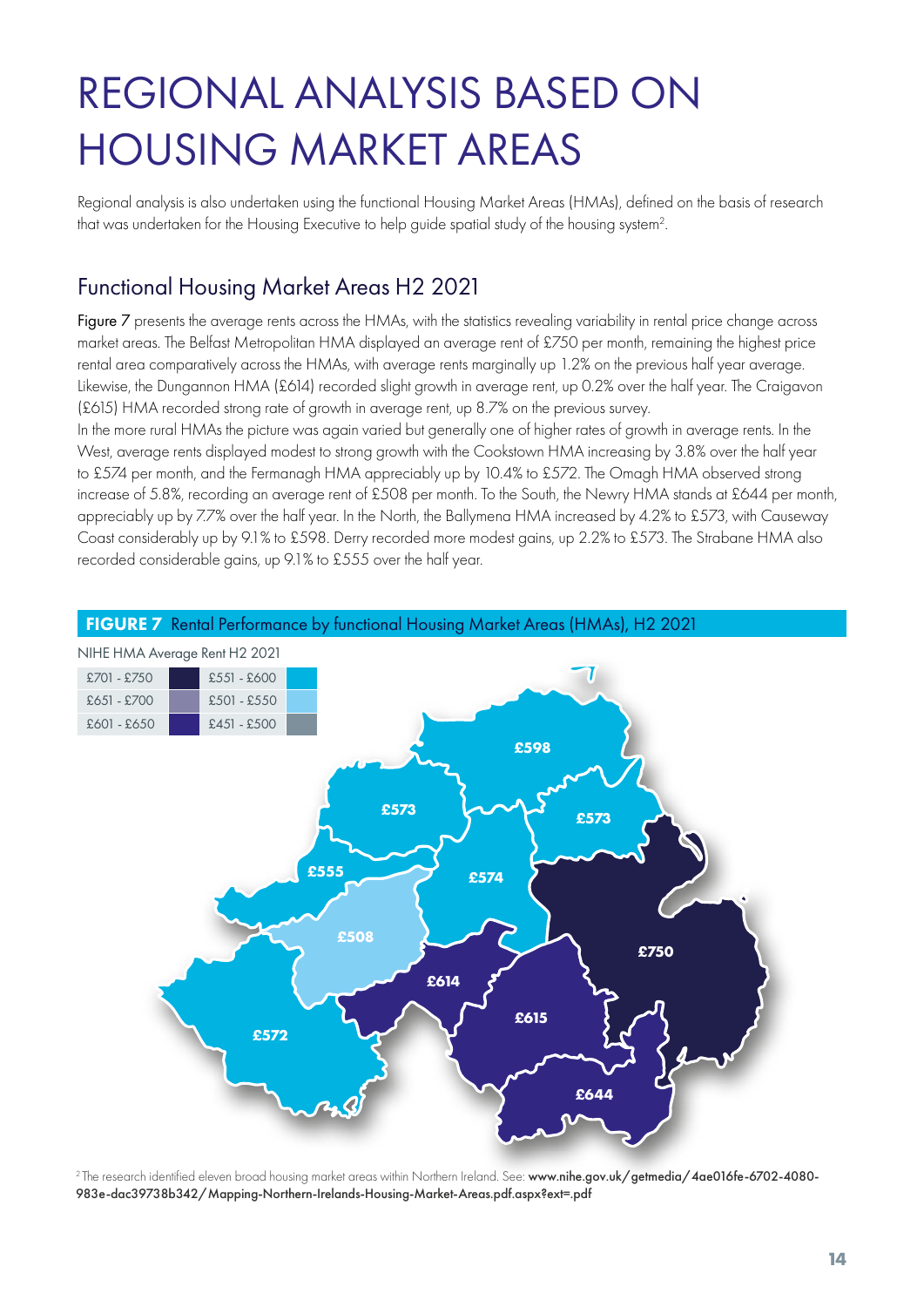

#### THE NORTHERN IRELAND PRIVATE RENTAL INDEX

The Northern Ireland Private Rental Index (NIPRI) measures weighted change in average rents by property type by comparison with the base quarter for the survey, the first quarter of 2013. The index stands at 133.2 at Q4 2021 (Figure 8). The quarterly trend shows that the index increased sharply over the first quarter of the year, reflecting the continuing effect of market filtering processes and heightened market activity levels following the market re-opening in H2 2020. In a break with usual trends, the index then increased sharply into the second quarter of the year and was appreciably up annually when compared to the same period in 2020, highlighting the sustained acceleration in rents over the last year. This continued into the third quarter where the index rose to a peak of 138.7, before decreasing sharply in the last quarter. The index indicates that rents are up over 9 percentage points compared with the same period in H2 2020. When compared with the Northern Ireland house price index, a similar trend was observed across quarters one to quarter three with house prices and rents trending in parallel. Both indices decline into the traditionally quiet fourth quarter, albeit the rental index falls significantly. As noted in the previous survey, the market evidence indicates that accelerating house prices, together with lack of supply across market sectors, and the drag effects of COVID-19, continue to put upward pressure on average rents and cast a long shadow on the rental sector in terms of both unaffordability and tenure options.



#### FIGURE 8 Rental Index v House Price Index trend, Q1 2013-Q4 2021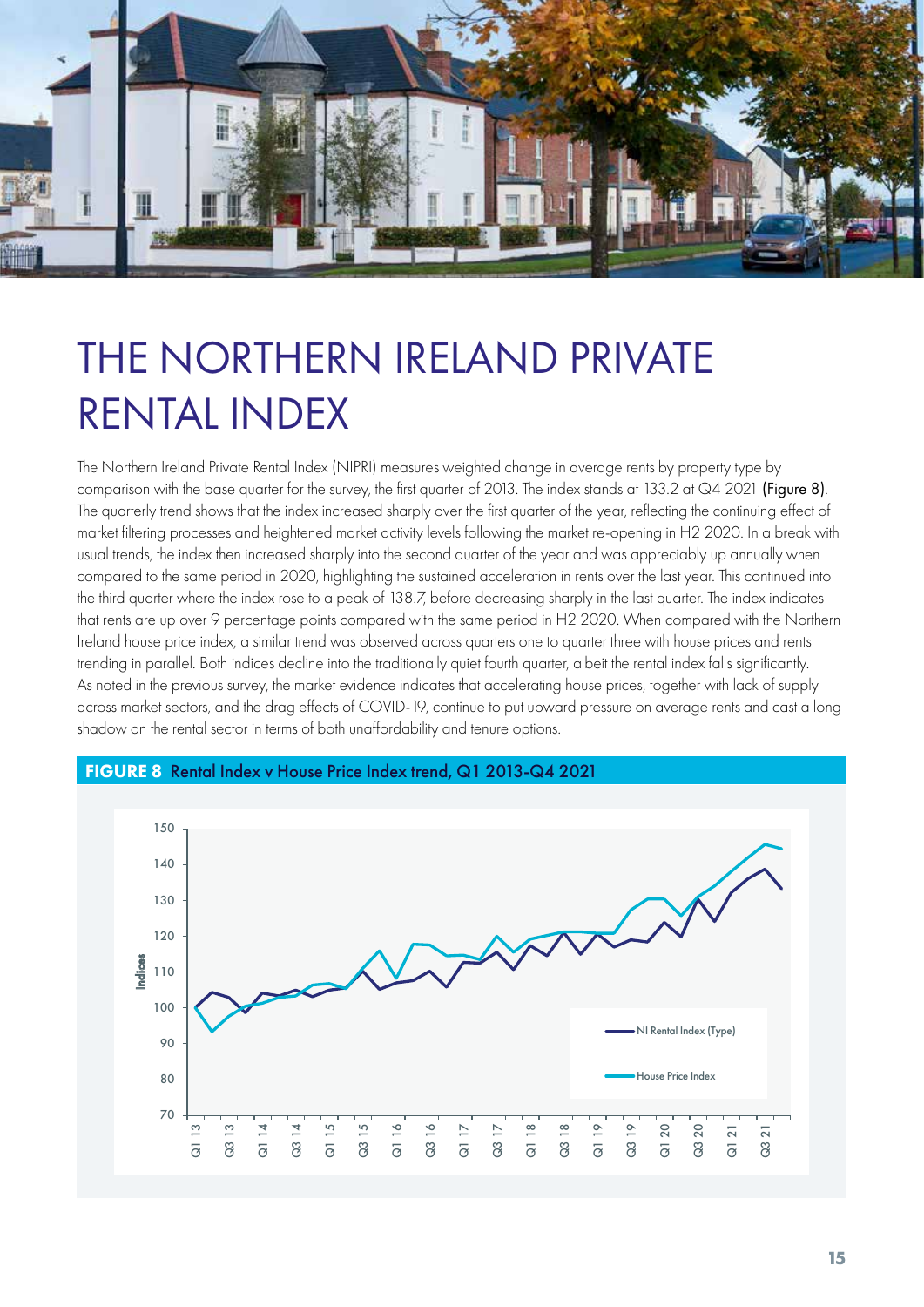### **CONCLUSION**

The headline findings from this survey is one of a supply crunch and over-heating rental market with sharp increases in average rents observed across many sub-markets. As was cautioned in previous editions of the survey, the impact of COVID-19, market forces in the private sector and evidence of inelastic supply projected that average rents would continue to accelerate into the traditionally quieter second half of the year. Indeed, the pricing analysis in this report continues to point to a rental market which shows signs of overheating with average rents continuing to rise by 2% over the last six months of the year and by 6.9% annually. At the regional level, average rents were variable and recorded strong pricing performance across the half year and annually in most rental locations. In districts outside of Belfast, large gains were observed, reflected in a rate of growth of 7.8% over the period, with average rent considerably up by 10.5% in annual terms. In the BCCA, performance was dampened with average rents marginally down by 0.7% to £776, with a stronger rate of performance observed annually (2.4%).

Against the backdrop of the sustained growth in average rents is reduced transactional activity due to a lack of available rental product which will not be able to sustain market tenure choice and affordability for renters in the longer term. This is observed in the analysis which recorded that rental transactions captured by this research were down 16.5% for this survey, and by 24.1% when compared with H2 2020. As has been noted previously, this likely reflects ongoing impact of COVID-19 on renters' behaviour and the general lack of good quality rental stock and tenure choice options following the reopening of the market in the second half of last year.

Accordingly, the survey depicts a supply crunch where inelastic supply is leading to significant acceleration and growth of average rents and although this has been forecast in previous surveys, a key finding is that there is rental growth across specific sectors of the market which indicates that the longer-term effects of the impact of COVID-19 are beginning to become clearer. Further, a key finding from the survey is the strong price acceleration in the detached sector of the market. This is important as research indicates that price acceleration in the detached sector is a driver of sustained price growth which can ripple into other segments of the market. Thus, the findings are consistent with previous editions and emerging research evidence from the Northern Ireland market relating to both the causal effect of escalating house prices across market segments on rents, with price filtration effects radiating into other market sectors having knock-on consequences for the private rental sector (Lo et al. 2021)<sup>3</sup> and more recently the impact of COVID-19 on the private sector (McCord et al, 2022)<sup>4</sup>.

3 Lo, D., McCord, M., McCord, J., Davis, P., & Haran, M. (2021). Rent or buy, what are the odds? Analysing the price-to-rent ratio for housing types within the Northern Ireland housing market. International Journal of Housing Markets and Analysis, 14 (5), 1062–1091.

4 M McCord, D Lo, J McCord, P Davis, M Haran & P Turley (2022): The impact of COVID-19 on house prices in Northern Ireland: price persistence, yet divergent?, Journal of Property Research, DOI: 10.1080/09599916.2021.2023610.

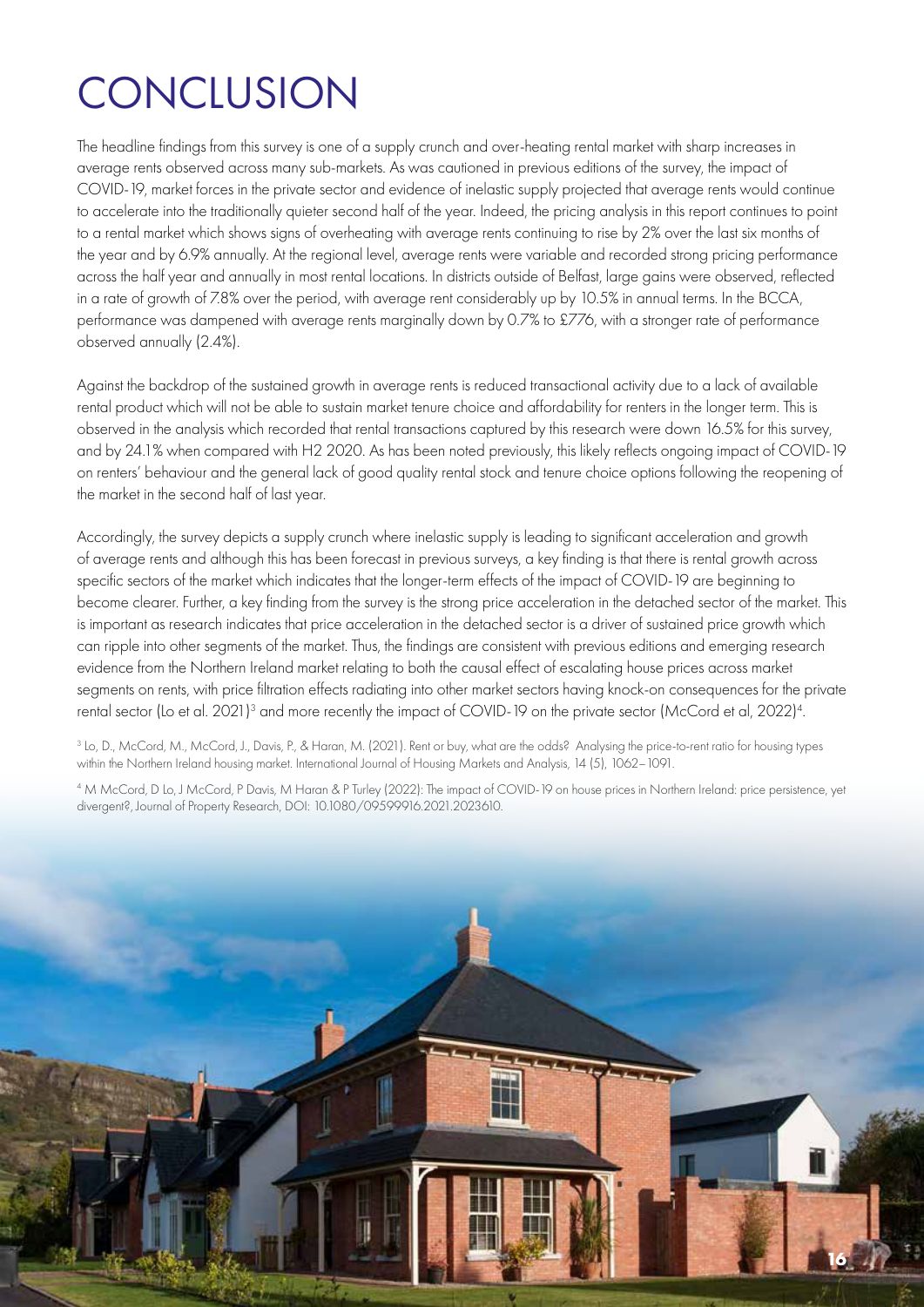

#### ABOUT THE NI RENTAL INDEX

The Northern Ireland rent index is a tool designed for practical application by policy makers and stakeholders. For this reason, methodological simplicity and transparency are important. The research has combined rental data from PropertyNews.com with rent data provided by the Housing Executive. The rental data provided by the Housing Executive is used to calculate the Local Housing Allowance for the administration of private sector Housing Benefit. In order to combine the datasets, the rent data provided by the Housing Executive has been adjusted to the preferred monthly frequency.

In addition, in order to ensure rent datasets are comparable, the LHA rent data provided by the Housing Executive needs to be adjusted upward by property type to be inclusive of rates, thus ensuring consistency in average rents across the entire sample used for this analysis. Following wide and detailed analysis of the council areas, rates poundage and the range of adjustment required for each property type across the LGDs, the research team identified the median percentage adjustment for the LHA datasets to be as follows: apartments 11%; detached dwellings 17%; semi-detached dwellings 13%; and terraced properties 13%. It was observed that there was only slight variance in the range of adjustment by property type across the LGD areas and therefore a decision was taken to apply the same percentage adjustments across all LGD areas.

The rental figures represent the average rent (per month) as advertised. Rented properties are classified as those that were let during the specified time period. The data has been cleansed to remove outliers, invalid observations, multiple entries and anomalies. The data used in the preparation of the Rental Index is aggregated to regional and national level only. This ensures that all property or individual records remain strictly anonymous.

This report is prepared from information that we believe is collated with care, but we do not make any statement as to its accuracy or completeness. We reserve the right to vary our methodology. The report does not constitute legal or other professional advice. Persons seeking to place reliance on any information contained in this report for their own or third party commercial purposes do so at their own risk.

**For more information on the Northern Ireland Rental Index please visit:**  [www.ulster.ac.uk/research/institutes/built-environment/centres/research-property-planning/housing](http://www.ulster.ac.uk/research/institutes/built-environment/centres/research-property-planning/housing-market-reports/rental-index)[market-reports/rental-index](http://www.ulster.ac.uk/research/institutes/built-environment/centres/research-property-planning/housing-market-reports/rental-index) [www.nihe.gov.uk/Working-With-Us/Research/Private-rented-sector-and-rents](http://www.nihe.gov.uk/Working-With-Us/Research/Private-rented-sector-and-rents)

**Contact: Ulster University:** John McCord, Michael McCord, Martin Haran Sean MacInyre and Martin Hinch. Northern Ireland Housing Executive: Ursula McAnulty, Head of Research, Land & Regeneration (A)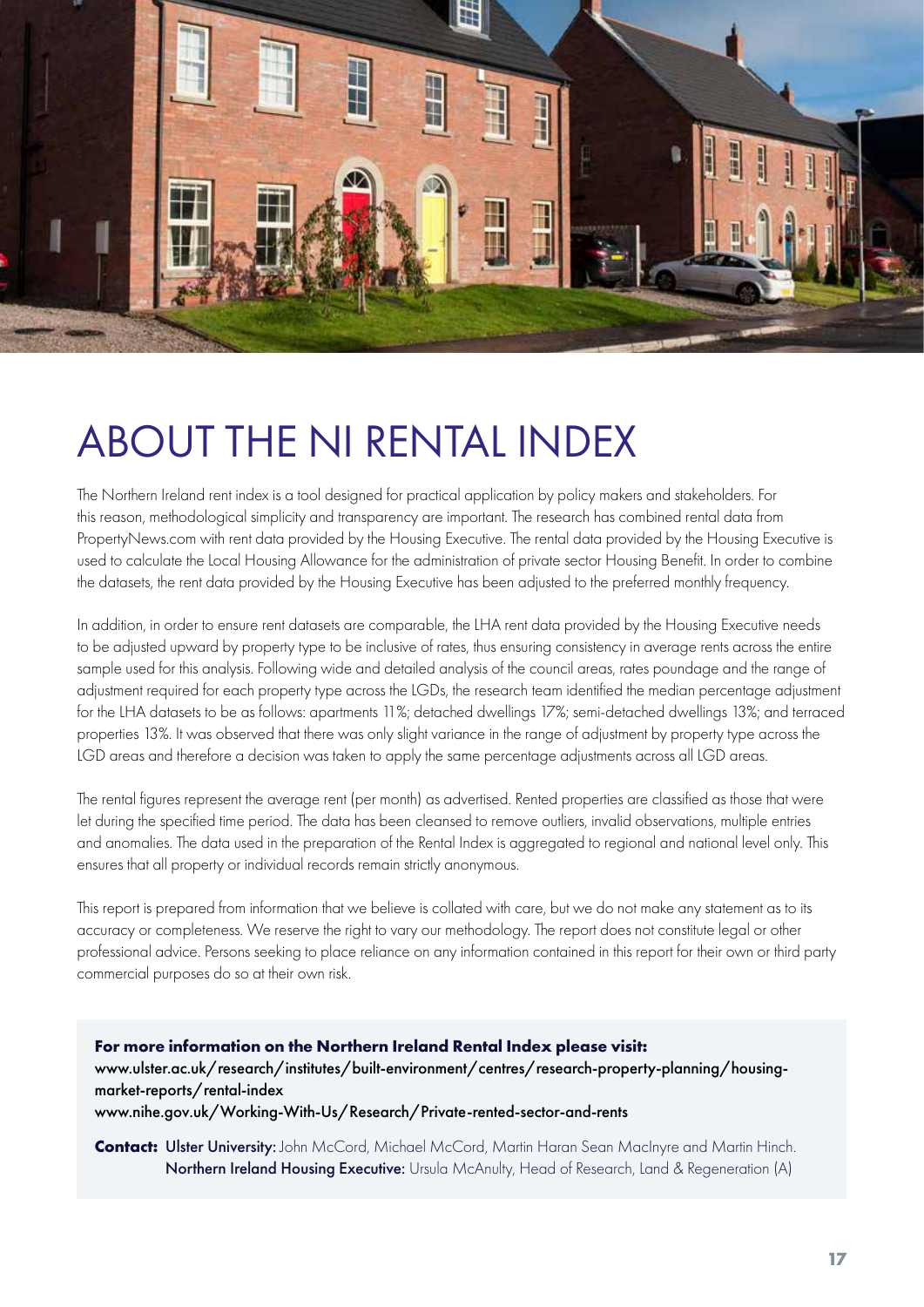### DATA APPENDIX

|                     | FIGURE 1 Number of lettings - NI, Belfast City Council Area and other LGDs, H2 2014-H2 2021 |             |             |
|---------------------|---------------------------------------------------------------------------------------------|-------------|-------------|
| Year/Half           | N <sub>1</sub>                                                                              | <b>BCCA</b> | <b>LGDs</b> |
| H <sub>2</sub> 2014 | 12,060                                                                                      | 5,040       | 7,020       |
| H1 2015             | 11,443                                                                                      | 5,196       | 6,247       |
| H <sub>2</sub> 2015 | 10,436                                                                                      | 4,480       | 5,956       |
| H1 2016             | 10,919                                                                                      | 4,960       | 5,959       |
| H <sub>2</sub> 2016 | 8,923                                                                                       | 4,045       | 4,878       |
| H1 2017             | 9,475                                                                                       | 3,741       | 5,734       |
| H <sub>2</sub> 2017 | 8,627                                                                                       | 3,526       | 5,101       |
| H1 2018             | 9,759                                                                                       | 3,625       | 6,134       |
| H <sub>2</sub> 2018 | 8,299                                                                                       | 3,582       | 4,717       |
| H1 2019             | 8,406                                                                                       | 3,525       | 4,881       |
| H <sub>2</sub> 2019 | 8,058                                                                                       | 3,205       | 4,853       |
| H1 2020             | 6,168                                                                                       | 2,644       | 3,524       |
| H <sub>2</sub> 2020 | 7,663                                                                                       | 3,464       | 4,199       |
| H1 2021             | 6,967                                                                                       | 3,700       | 3,267       |
| H <sub>2</sub> 2021 | 5,818                                                                                       | 2,837       | 2,981       |

| FIGURE 3 Number of lettings by Local Government District (outside Belfast), H1 2021 and H2 2021 |         |                     |  |  |
|-------------------------------------------------------------------------------------------------|---------|---------------------|--|--|
| <b>LGD</b>                                                                                      | H1 2021 | H <sub>2</sub> 2021 |  |  |
| Antrim & Newtownabbey                                                                           | 321     | 280                 |  |  |
| Ards & North Down                                                                               | 586     | 579                 |  |  |
| Armagh, Banbridge & Craigavon                                                                   | 458     | 407                 |  |  |
| Causeway Coast & Glens                                                                          | 256     | 211                 |  |  |
| Derry & Strabane                                                                                | 135     | 124                 |  |  |
| Fermanagh & Omagh                                                                               | 128     | 90                  |  |  |
| Lisburn & Castlereagh                                                                           | 482     | 492                 |  |  |
| Mid & East Antrim                                                                               | 400     | 362                 |  |  |
| Mid Ulster                                                                                      | 254     | 224                 |  |  |
| Newry, Mourne & Down                                                                            | 247     | 212                 |  |  |
| <b>TOTAL</b>                                                                                    | 3,267   | 2,981               |  |  |